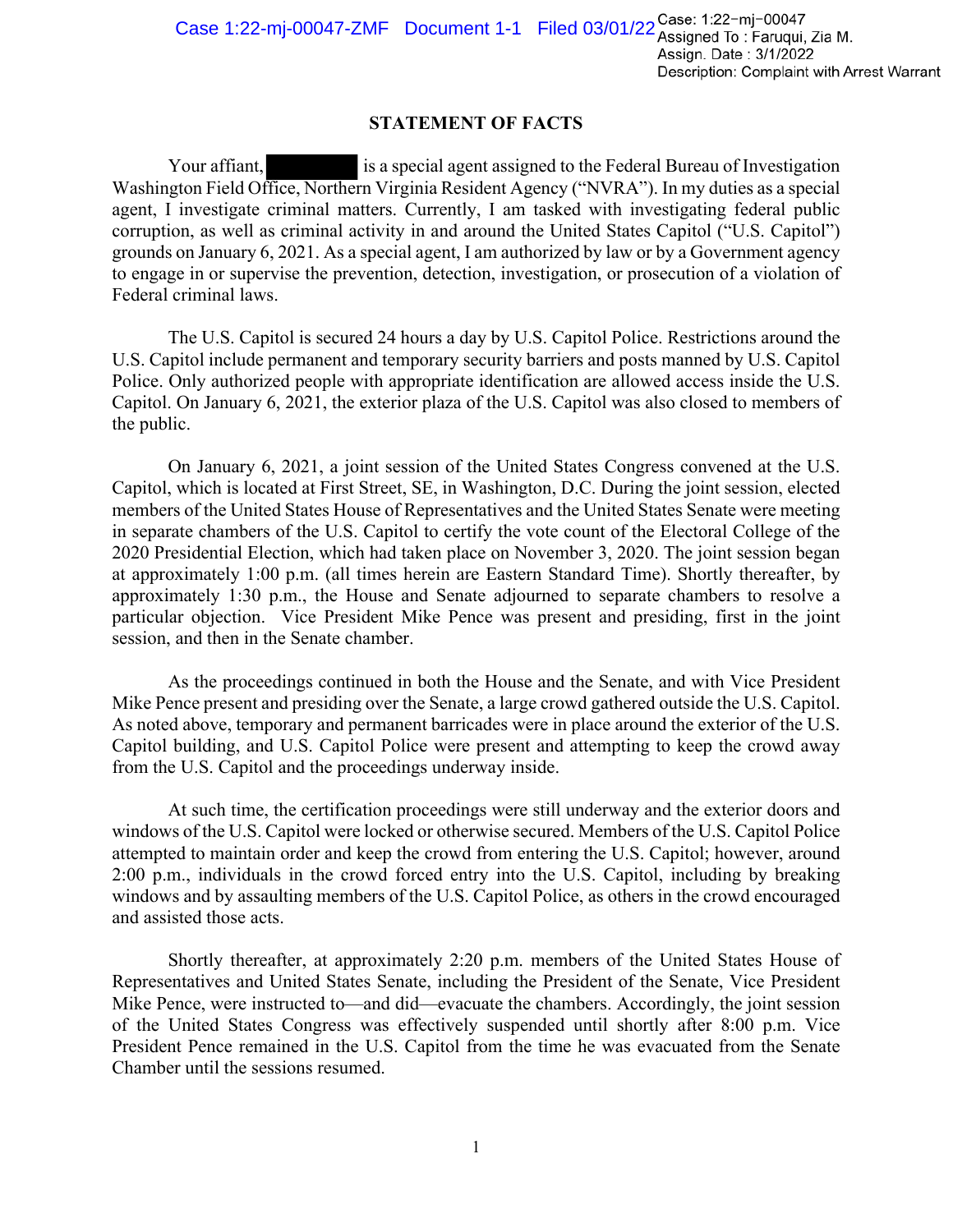## Case 1:22-mj-00047-ZMF Document 1-1 Filed 03/01/22 Page 2 of 11

During national news coverage of the aforementioned events, video footage, which appeared to be captured on mobile devices and closed captioning cameras, of persons present on the scene depicted evidence of violations of local and federal law, including scores of individuals inside the U.S. Capitol building without authority to be there.

Open-source video and security cameras captured multiple images of Ralph Joseph CELENTANO III ("CELENTANO"), of Broad Channel, New York ("NY"), participating in the riot at the U.S. Capitol on January 6, 2021 (depicted in the compilation of photos entitled **Image 1**). CELENTANO's longer hair, two-toned jacket, flag, and folding chair affixed to his back/backpack make him distinctive in the crowd.



**Image 1**

FBI received information indicating that the person depicted in Be On the Lookout (BOLO)107 was found in a photograph publicly posted to a social media account. The photograph in question was posted to a public Instagram account and described as a group photograph of approximately 20 individuals attending a social function at an unknown location in New York (**Image 2**).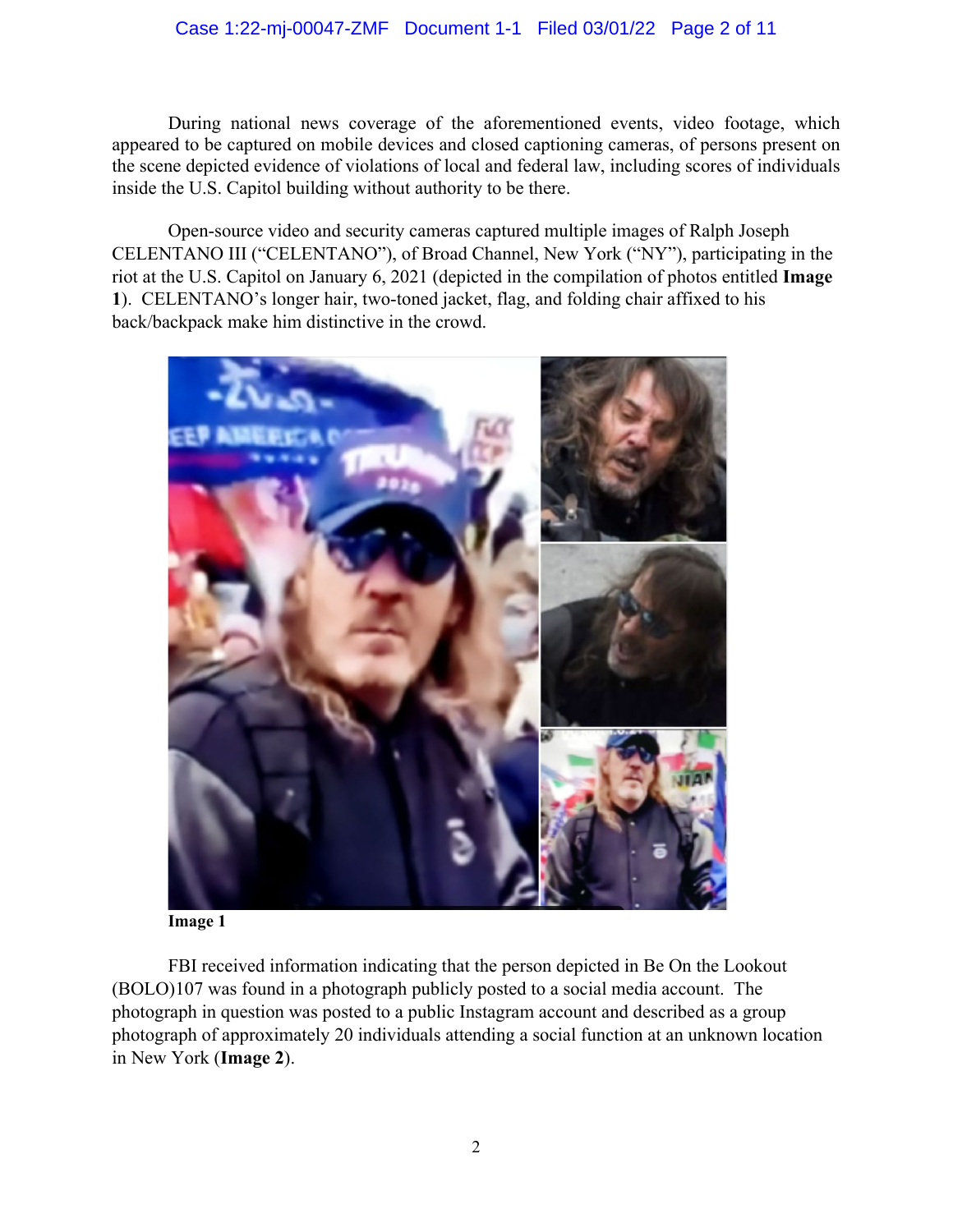

**Image 2** 

Subsequent investigation and open-source research conducted by the FBI has positively identified the female circled in orange as J.M.B. in **Image 2** and the male circled in red as Ralph Joseph CELENTANO III ("CELENTANO"). J.M.B. was identified as a current resident of Broad Channel, New York and as a friend/possible significant other of CELENTANO.

Investigation by the FBI identified the same Instagram photograph as also being posted to a publicly accessible Facebook page associated with The Jenny Albert Sea Turtle Foundation ("JASTF"). FBI believes **Image 2** was taken in conjunction with a JASTF March 31, 2018 fundraiser in Broad Channel, New York.

FBI interviewed Witness 1, who is a volunteer for JASTF. Witness 1 stated that he/she was a member of JASTF and was able to recognize other members. Witness 1 identified Ralphie or Ralph as the individual circled in red in **Image 2** Witness 2 also identified J.M.B. as Ralph's on and off again girlfriend.

Witness 2 has known CELENTANO for over 13 years. Witness 2 confirmed that CELENTANO lives in Broad Channel, New York with J.M.B. Witness 2 positively identified CELENTANO in **Images 3**, **4, 5**, **6**, and **7**, all from January 6, 2021.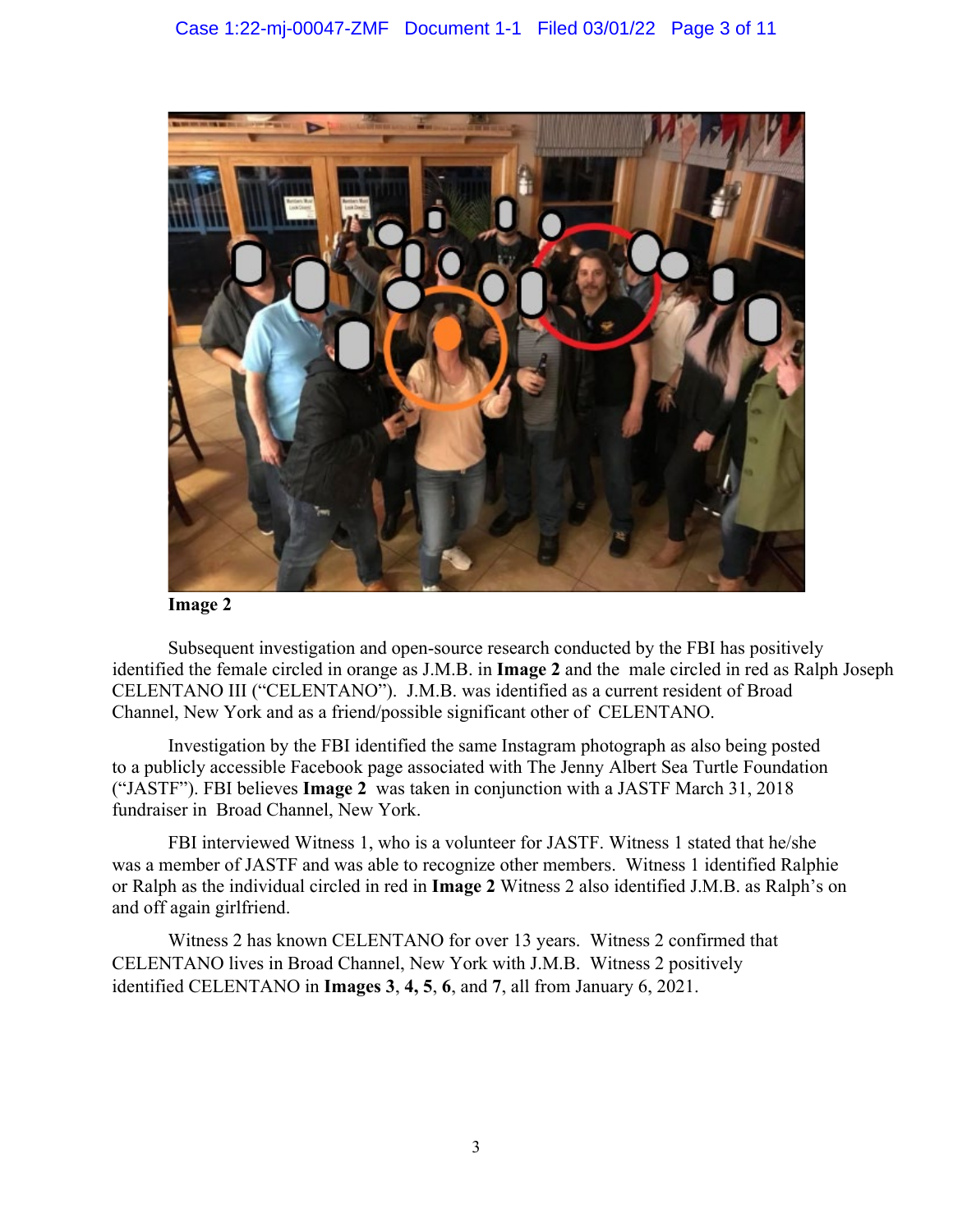

**Image 3** 



**Image 4** 



**Image 5**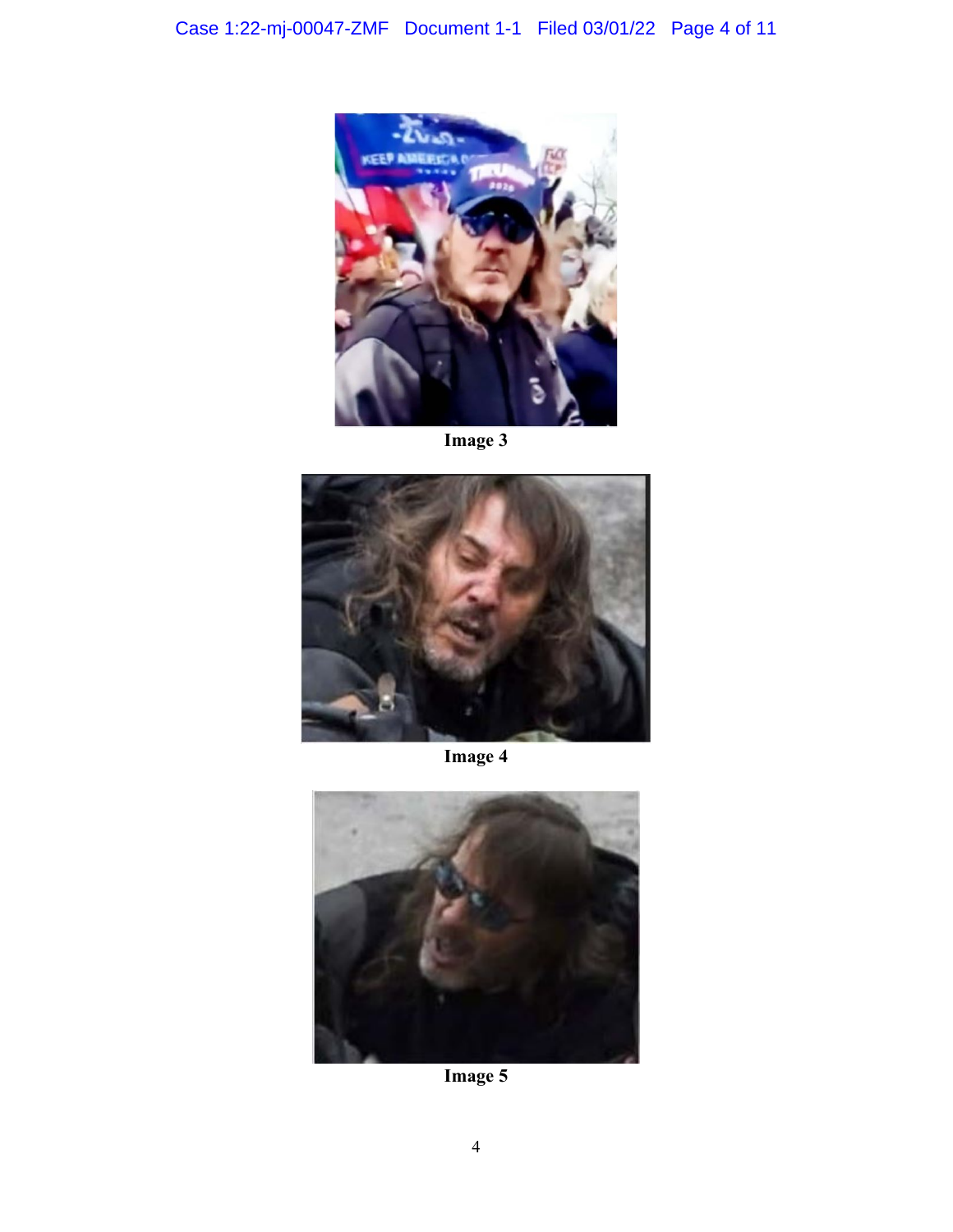

**Image 6** 



**Image 7** 

EZ Pass toll transponder information was then collected and connected to CELENTANO's friend/significant other, J.M.B. EZ Pass and New York License Plate Reader data identified J.M.B.'s vehicle departing Broad Channel, New York on the morning of January 6, 2021, at approximately 3:00 a.m., and returning to Broad Channel, New York on the evening of January 7, 2021, at approximately 7:30 p.m.

An open-source video, depicting the events of January 6, 2021, entitled "Washington DC Capitol Breach," depicts CELENTANO on the west terrace of the U.S. Capitol. CELENTANO is visible in this video approaching a uniformed Capitol Police Officer K.E. from behind,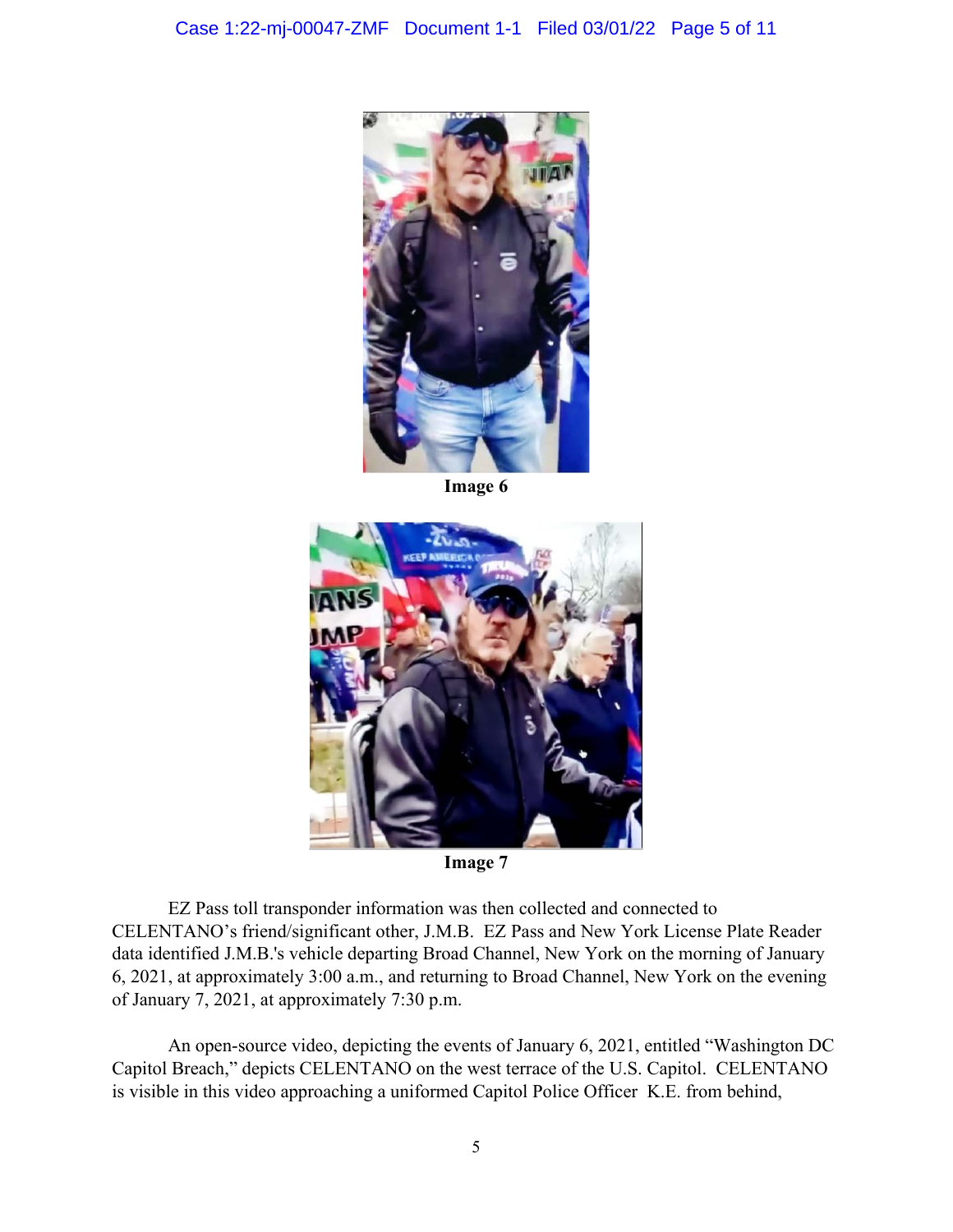making physical contact, and causing officer K.E. to fall over a ledge as depicted in **Images 8**, **9**, and **10**. Your affiant believes CELENTANO is the person who pushed officer K.E. based on his hair length, jacket, flag he carried, and very distinct folding chair strapped to his back.



**Image 8**



**Image 9**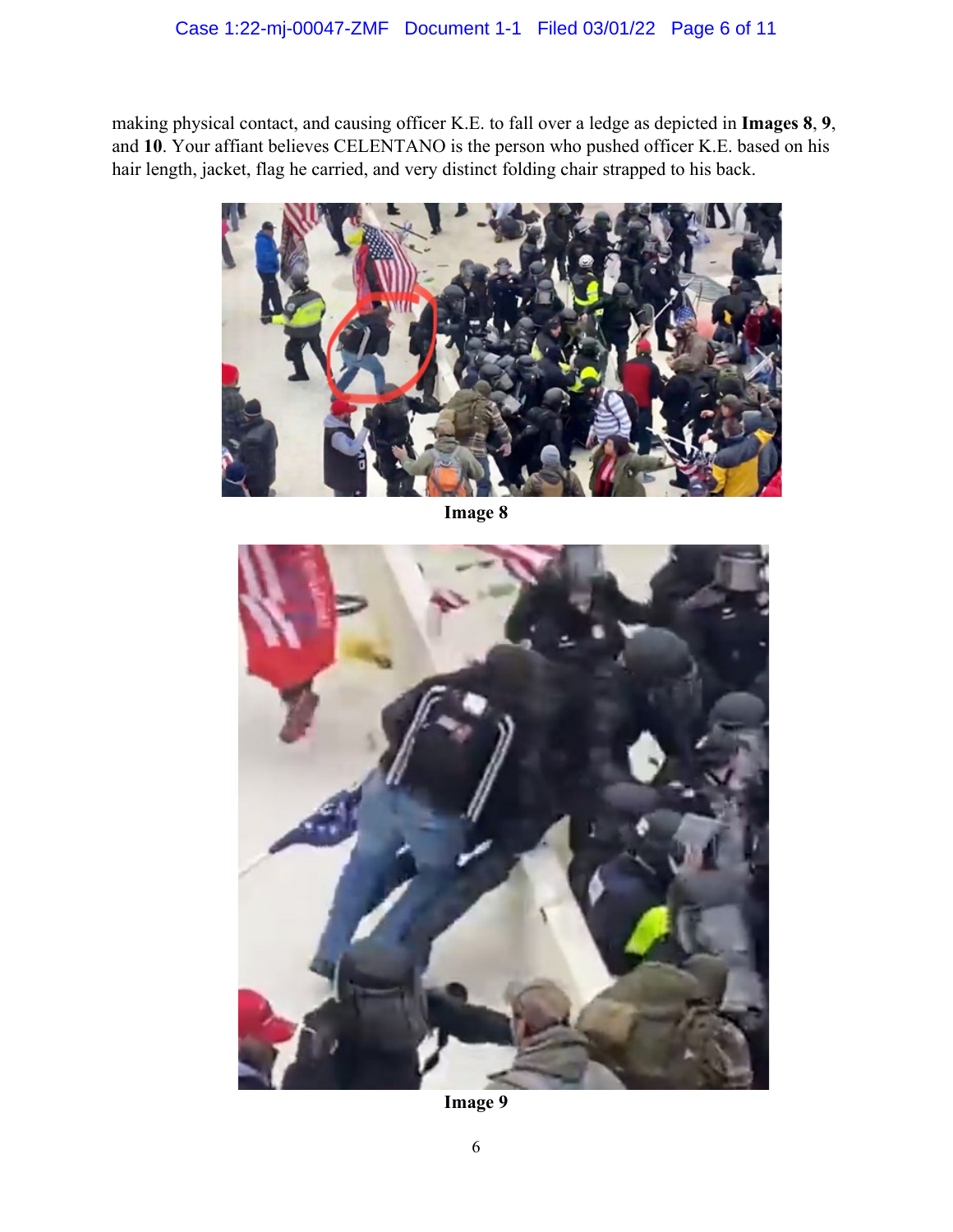

**Image 10**

Officer K.E. was interviewed and recalls being "blind-sided" from behind in a "footballtype tackle" without warning, causing him to fall over the ledge to the terrace below. Officer K.E. stated his main concern was getting up so he would not be "stomped on." He went on to state that he was frightened and no longer felt safe once he was on the lower terrace amongst such a large crowd. Officer K.E. said he probably sustained injuries during the fall, but he had so much adrenaline at that time that he could not be sure. After January 6, 2021, Officer K.E. did find bumps and bruises on his body but did not seek medical attention. Officer K.E., an Iraq war veteran, recalled thinking "I didn't survive a war to go out like this."

Body Worn Camera ("BWC") video footage obtained from District of Columbia Metropolitan Police Department ("MPD") in furtherance of this investigation provided additional evidence of CELENTANO engaging in several physical altercations with uniformed law enforcement personnel on the grounds of the United States Capitol. These physical altercations are in addition to the assault on Officer K.E. These altercations are depicted in **Images 11**, **12**, **13**, **14**, **15**, and **16**. Based on his hair, clothing, and folding chair affixed to his backpack, your affiant believes CELENTANO is the assailant in these images.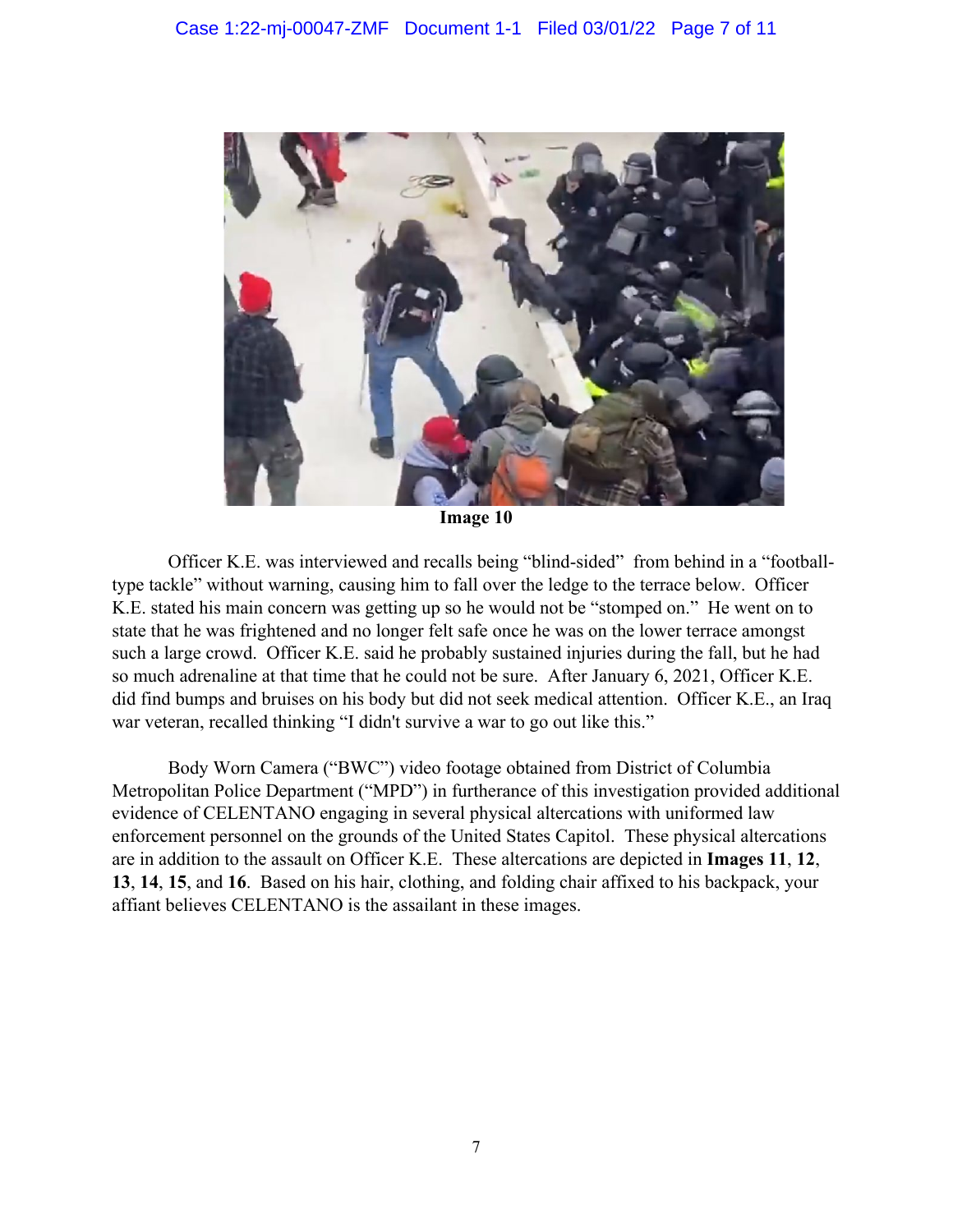

**Image 11**



**Image 12**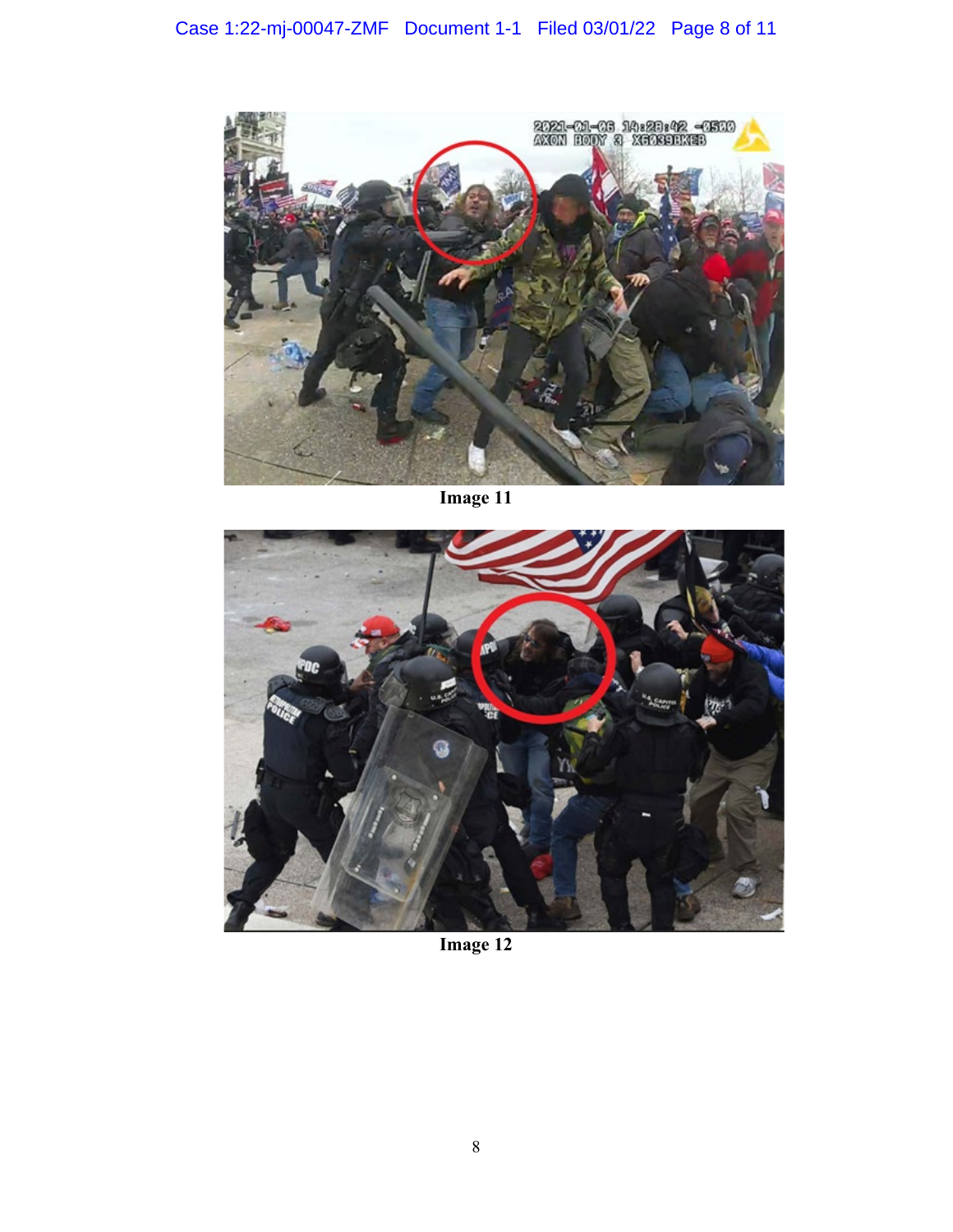

**Image 13** 



**Image 14**



**Image 15**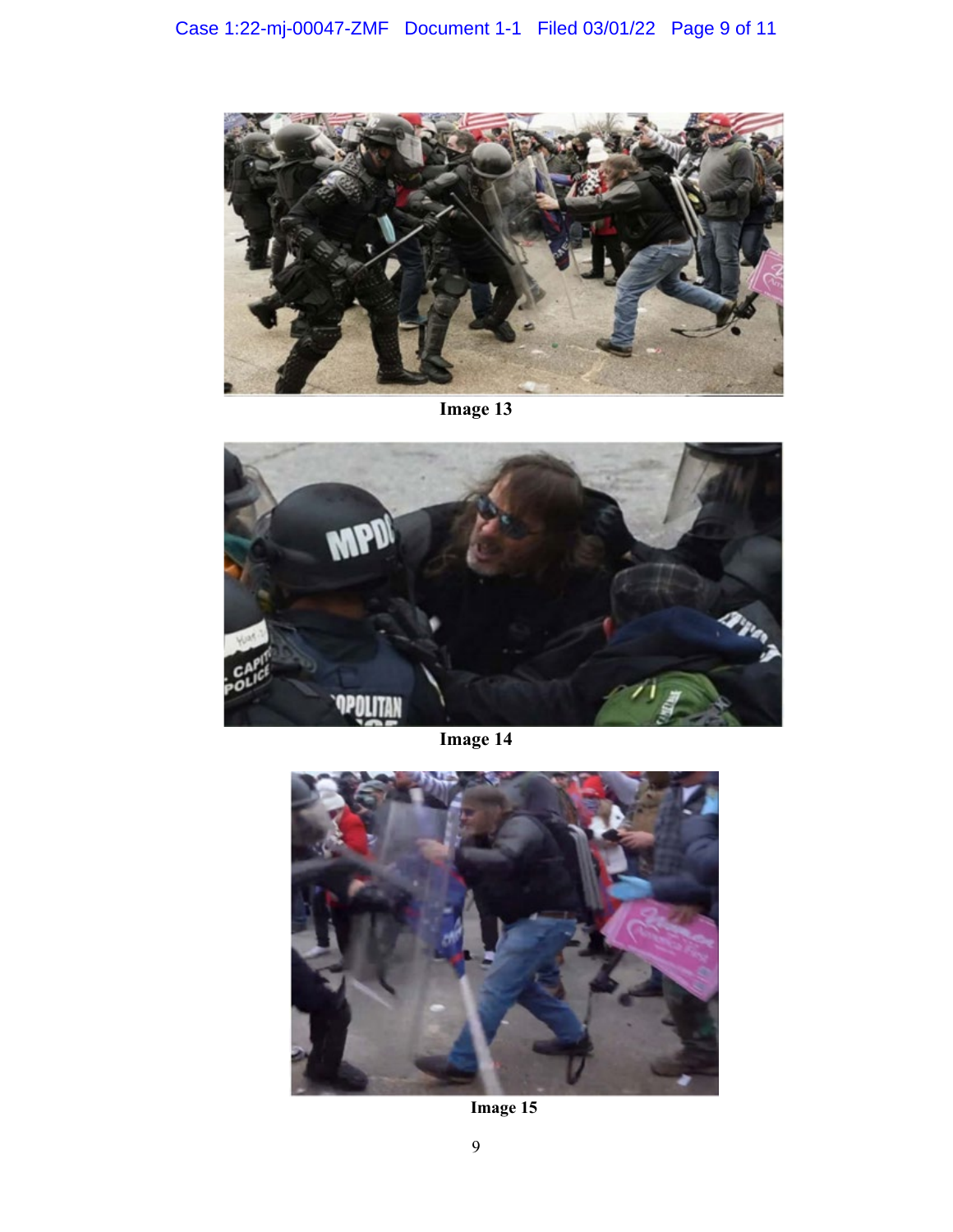

**Image 16**

Based on the foregoing, your affiant submits that there is probable cause to believe that Ralph CELENTANO violated 18 U.S.C. § 111(a)(1), which makes it a crime to forcibly assault, resist, oppose, impede, intimidate, or interfere with any person designated in section 1114 of this title while engaged in or on account of the performance of official duties.

Additionally, your affiant submits there is probable cause to believe that Ralph CELENTANO violated 18 U.S.C. § 231(a)(3), which makes it unlawful to commit or attempt to commit any act to obstruct, impede, or interfere with any fireman or law enforcement officer lawfully engaged in the lawful performance of his official duties incident to and during the commission of a civil disorder which in any way or degree obstructs, delays, or adversely affects commerce or the movement of any article or commodity in commerce or the conduct or performance of any federally protected function. For purposes of Section 231 of Title 18, a federally protected function means any function, operation, or action carried out, under the laws of the United States, by any department, agency, or instrumentality of the United States or by an officer or employee thereof.

Further, based on the foregoing, your affiant submits that there is probable cause to believe that Ralph CELENTANO violated 18 U.S.C. §§ 1752(a)(1), (2), and (4), which makes it a crime to (1) knowingly enter or remain in any restricted building or grounds without lawful authority to do; (2) knowingly, and with intent to impede or disrupt the orderly conduct of Government business or official functions, engage in disorderly or disruptive conduct in, or within such proximity to, any restricted building or grounds when, or so that, such conduct, in fact, impedes or disrupts the orderly conduct of Government business or official functions; and (4) knowingly engages in any act of physical violence against any person or property in any restricted building or grounds. For purposes of Section 1752 of Title 18, a "restricted building" includes a posted, cordoned off, or otherwise restricted area of a building or grounds where the President or other person protected by the Secret Service, including the Vice President, is or will be temporarily